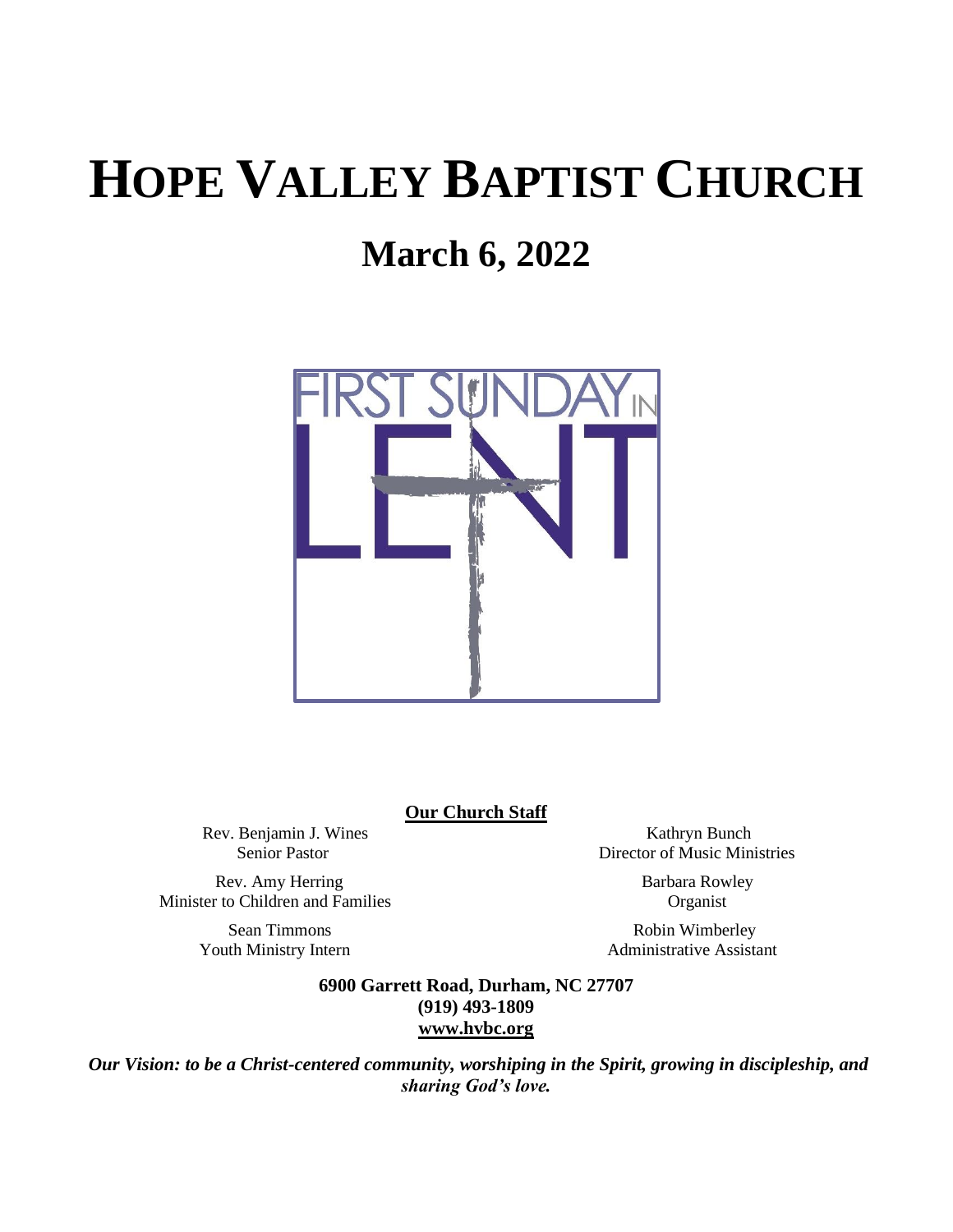### **The Church at Worship**

| <b>Gathering Music</b>                                                                                                                                                                                                                                                                                                                                                                                                                                                                                                                                                                                                                                                                                                                                                                                                                                                                                                                            |                                                    |                       |
|---------------------------------------------------------------------------------------------------------------------------------------------------------------------------------------------------------------------------------------------------------------------------------------------------------------------------------------------------------------------------------------------------------------------------------------------------------------------------------------------------------------------------------------------------------------------------------------------------------------------------------------------------------------------------------------------------------------------------------------------------------------------------------------------------------------------------------------------------------------------------------------------------------------------------------------------------|----------------------------------------------------|-----------------------|
| <b>Welcome and Announcements</b>                                                                                                                                                                                                                                                                                                                                                                                                                                                                                                                                                                                                                                                                                                                                                                                                                                                                                                                  |                                                    | Rev. Benjamin Wines   |
| <b>Chiming of the Trinity</b>                                                                                                                                                                                                                                                                                                                                                                                                                                                                                                                                                                                                                                                                                                                                                                                                                                                                                                                     |                                                    | <b>Barbara Rowley</b> |
| <b>Prelude</b>                                                                                                                                                                                                                                                                                                                                                                                                                                                                                                                                                                                                                                                                                                                                                                                                                                                                                                                                    | My Shepherd Will Supply My Need                    | arr. Michael Sharp    |
| <b>Call to Worship</b>                                                                                                                                                                                                                                                                                                                                                                                                                                                                                                                                                                                                                                                                                                                                                                                                                                                                                                                            | Psalm 91:1-6, 14-16                                | Rev. Amy Herring      |
| Leader: You who live in the shelter of the Most High<br>People: Who abide in the shadow of the Almighty,<br>Leader: Will say to the Lord, "My refuge and my fortress; my God in whom I trust."<br>People: For he will deliver you from the deadly pestilence;<br>Leader: He will cover you with his pinions, and under his wings you will find refuge;<br>People: His faithfulness is a shield and buckler.<br>Leader: You will not fear the terror of the night,<br>People: Or the arrow that flies by day,<br>Leader: Or the pestilence that stalks in darkness,<br>People: Or the destruction that wastes at noonday.<br>Leader: Those who love me, I will deliver;<br>People: I will protect those who know my name.<br>Leader: When they call to me, I will answer them;<br>People: I will be with them in trouble, I will rescue them and honor them.<br>Leader: With long life I will satisfy them,<br>People: And show them my salvation. |                                                    |                       |
| <b>Invocation</b>                                                                                                                                                                                                                                                                                                                                                                                                                                                                                                                                                                                                                                                                                                                                                                                                                                                                                                                                 |                                                    | Rev. Amy Herring      |
| <b>Hymn of Praise No. 312</b>                                                                                                                                                                                                                                                                                                                                                                                                                                                                                                                                                                                                                                                                                                                                                                                                                                                                                                                     | Rejoice, Ye Pure in Heart<br>(Verses $1, 3 \& 5$ ) | <b>MARION</b>         |
| <b>Scripture Reading</b>                                                                                                                                                                                                                                                                                                                                                                                                                                                                                                                                                                                                                                                                                                                                                                                                                                                                                                                          | Luke 4:1-13                                        | <b>Steve Bolton</b>   |
| <b>Children's Message</b>                                                                                                                                                                                                                                                                                                                                                                                                                                                                                                                                                                                                                                                                                                                                                                                                                                                                                                                         |                                                    | Rev. Amy Herring      |
| <b>Prayer of Confession and</b><br><b>Extinguishing the First Lenten Candle</b><br>Ensemble                                                                                                                                                                                                                                                                                                                                                                                                                                                                                                                                                                                                                                                                                                                                                                                                                                                       |                                                    |                       |
| <b>Prayer (in Unison)</b> Loving God, during this holy season, give us strength to resist temptation and stand<br>strong in faith. Create within us clean, pure hearts, and a growing desire to follow Your will, rather than<br>our desires. Open our hearts and minds to Your steadfast presence, and help us to trust more fully in<br>You. In Jesus' name, Amen.                                                                                                                                                                                                                                                                                                                                                                                                                                                                                                                                                                              |                                                    |                       |
| Hymn of Faith No. 461                                                                                                                                                                                                                                                                                                                                                                                                                                                                                                                                                                                                                                                                                                                                                                                                                                                                                                                             | Let Us Break Bread Together                        | <b>BREAK BREAD</b>    |
| <b>Pastoral Prayer and Lord's Prayer</b>                                                                                                                                                                                                                                                                                                                                                                                                                                                                                                                                                                                                                                                                                                                                                                                                                                                                                                          |                                                    | Rev. Benjamin Wines   |

**Our Father, Who art in heaven, hallowed be Thy name. Thy kingdom come, Thy will be done on earth as it is in heaven. Give us this day our daily bread. And forgive us our trespasses as we forgive those who trespass against us. And lead us not into temptation, but deliver us from evil. For Thine is the kingdom, and the power, and the glory, forever, Amen.**